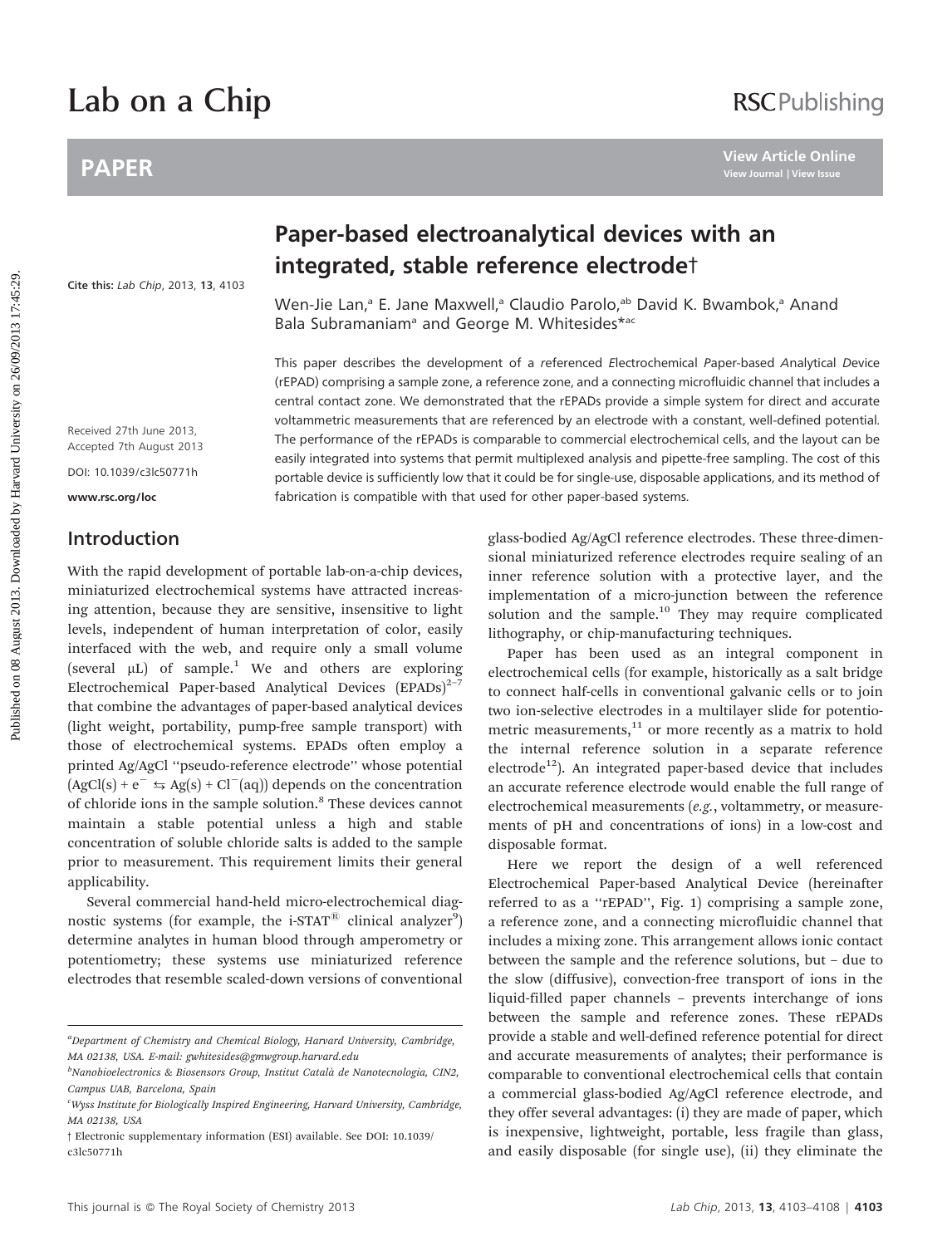

Fig. 1 Schematic illustrations (a and b) and photographs (c and d) of a referenced Electrochemical Paper-based Analytical Device (rEPAD). The paper was patterned by wax printing to define the sample zone, central contact zone, reference zone, and microfluidic channels. The sample and reference zones include stencil-printed carbon and Ag/AgCl electrodes, respectively. The dashed lines in (d) indicate the approximate boundaries of the carbon and Ag/AgCl ink printed on the back.

need for storage of the reference electrode in a solution of KCl, (iii) they are fabricated in a planar structure, and thus appropriate for mass fabrication with roll-to-roll printing, and (iv) they can be easily integrated into systems that permit multiplexed analysis or pipette-free sampling.

## Experimental design

#### Device design and fabrication

Fig. 1 shows the geometry of the rEPAD. We defined the microfluidic channels (Fig. 1a) by wax printing,<sup>13</sup> and added electrodes to the device by stencil-printing carbon and Ag/AgCl inks in the sample and reference zones, $3$  respectively. The resulting devices can be used without further modification (for experiments lasting  $<6$  min), or can be sealed with tape to minimize evaporation (for longer experiments). The Supplementary Information (ESI<sup>†</sup>) provides additional details.

When two different solutions are added to the sample and reference zones, either by pipetting ( $\sim$  10  $\mu$ L, for devices of the type shown in Fig. 1) or dipping (for the devices shown in Fig. 2), capillarity pulls the liquids (aqueous solutions of electrolytes such as potassium chloride) along the channels to the central zone. Once the liquids meet and completely saturate the hydrophilic network of cellulose fibers, capillarydriven flow and bulk convective transport of liquid stop. Instead, diffusional transport, due to concentration gradients across the interface between the two liquids, dominates the mass transport of ions within the device (subtle differences in the hydrodynamic pressure between the zones might, in principle, result in mass transport by convection, but we have found this contribution to be negligible  $-$  see ESI $\dagger$ ).

Because the accuracy of the rEPAD depends on the concentration of the solutions in the reference and sample zones, and not in the zone of contact, we undertook experiments and calculations to determine if the sample and reference have constant concentrations within their respective zones. We sealed the tops and bottoms of the devices with transparent tape to minimize evaporation, and placed a solution of cobalt chloride  $(CoCl<sub>2</sub>, pink)$  in contact with the left inlet of the device, and copper sulfate  $(CuSO<sub>4</sub>, blue)$  with the right inlet. The pink  $Co^{2+}$  ions arrived (by wicking) at the zone of contact in less than 15 min (Fig. 2a). Following this initial rapid transport of liquid, we observed no pink  $Co^{2+}$ diffusing into the right zone for 2 h, and, correspondingly, no blue  $Cu^{2+}$  diffusing into the left zone. After 2 h, the device began to dry by evaporation, as indicated by the color change. The times required for both wicking and evaporation were shorter ( $\leq$ 1 min and  $\sim$ 20 min, respectively) in devices that were not sealed with tape (Fig. S1 and ESI<sup>†</sup>).

We estimated the time required for an ionic species to diffuse from the interface of contact to the sample or reference zone using the Einstein relation (eqn  $(1)$ ).<sup>14</sup>

$$
\sigma^2 = 2Dt,\tag{1}
$$

Assuming one-dimensional diffusion (a reasonable assumption since the thickness of the paper is about 200  $\mu$ m, and the length of the mixing zone is  $\sim$  5 mm), an ion would diffuse,  $\sigma$ = 5 mm, during the time period,  $t = 10^3 - 10^5$  s ( $\sim$  20 min - 1 day), for a value of diffusion coefficient (D) expected for an ion (typically  $10^{-8}$  to  $10^{-10}$  m<sup>2</sup> s<sup>-1</sup>).<sup>15</sup> As these times are much longer than the duration of a typical electrochemical measurement  $( $3$  min)$ , we conclude that diffusion is unlikely to appreciably change the concentration of ions in the sample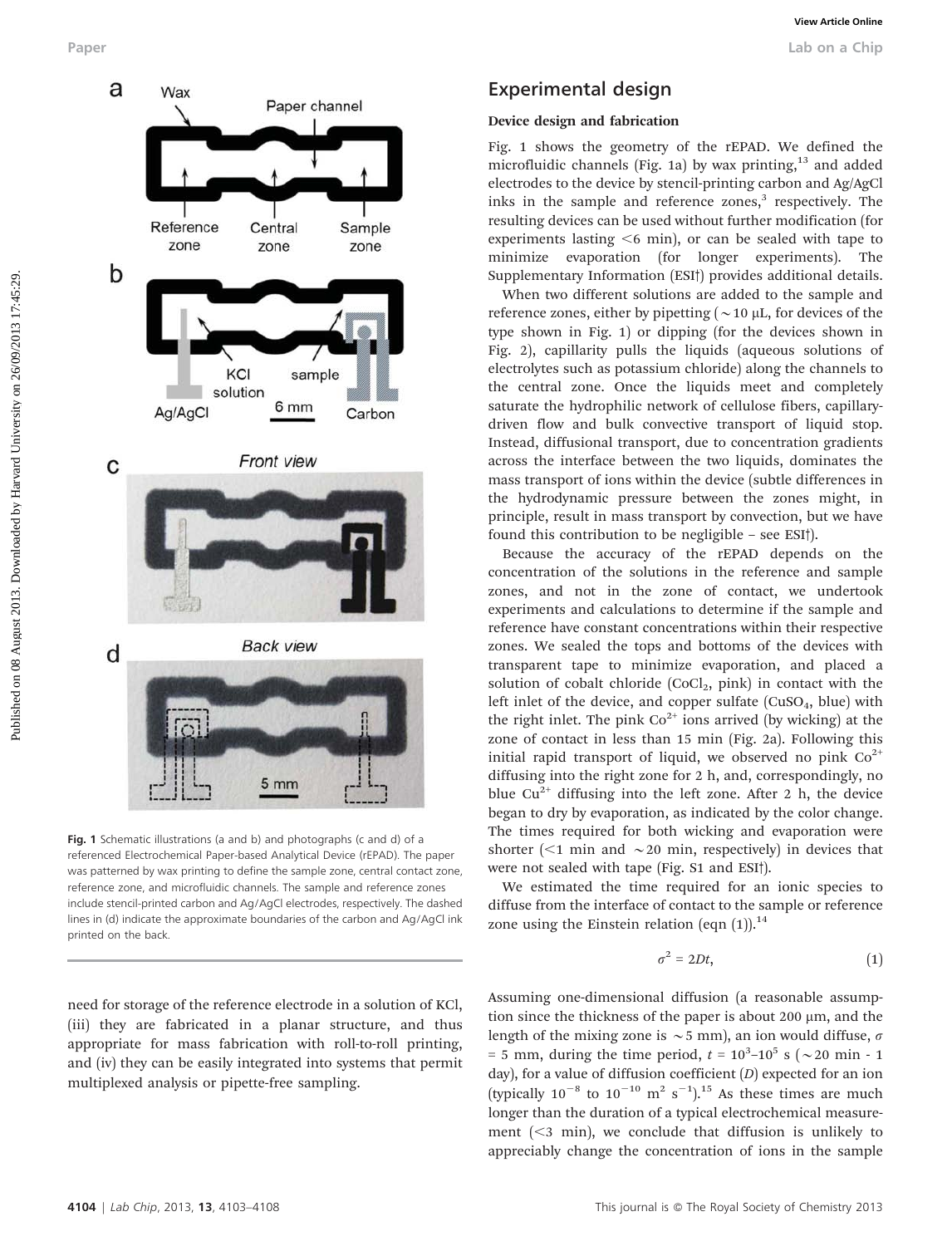

Fig. 2 Photographs of a sealed paper-based microfluidic device taken after the addition of a pink aqueous solution of CoCl<sub>2</sub> and a blue solution of CuSO<sub>4</sub> to the left and right zones, respectively. The two solutions mixed in the central zone but did not diffuse into the right or left paper zones. The color of the CoCl<sub>2</sub> solution became paler after 1 h and changed to blue after 12 h as water in the device gradually evaporated.

and reference zones of the rEPADs. Theoretically, by lengthening the channel by a factor of ten (plausibly using a serpentine pattern to keep the footprint of the rEPAD small), the times required would become very long ( $\sim$ 1 day to  $\sim$ 4 months).

The hydrated rEPAD therefore allows physical contact and ionic conductivity between the reference and working electrodes, while preventing large-scale convection that would alter the concentrations of analyte and chloride ions in their respective zones (and thus shift the potential of the reference electrode). The central zone operates in a manner similar to the porous plug or frit used in glass-bodied reference electrodes (Fig.  $S2$ , arrow 6, ESI<sup>†</sup>), in which only a small junction potential is present. Other parts in the paper device (labeled by the arrows) perform functions similar to those of their glass-bodied counterparts.



Fig. 3 Cyclic voltammograms of 1 mM  $K_3[Fe(CN)_6]$  solution at various scan rates obtained from (a) a rEPAD containing a paper-based reference electrode and (b) a commercial electrochemical cell that includes a 3-mm diameter glassy carbondisk working electrode and a conventional Ag/AgCl electrode. 1 M aqueous solutions of KCl and 0.5 M solutions of  $KNO<sub>3</sub>$  were used as the internal filling solution of the reference electrode and supporting electrolyte in the sample solution, respectively. (c) Cyclic voltammogram of 1 mM  $K_3[Fe(CN)_6]$  solution obtained from a rEPAD using a reference solution of 0.5 M  $KNO<sub>3</sub>$  instead of 1M KCl.

#### Results and discussion

#### rEPADs for voltammetry

Having determined that the ionic constituents in our reference and sample zones were sufficiently isolated for application in a rEPAD, we used cyclic voltammetry, which provides both qualitative and quantitative information (oxidation/reduction potential, half-cell potential, reaction rates, and concentrations), $^{8}$  to compare the performance of this device (Fig. 1b-d, no sealing tape) with that of a conventional, glass-bodied, three-electrode system. Fig. 3 shows the effect of the reference solution on the peak potentials for the redox reaction of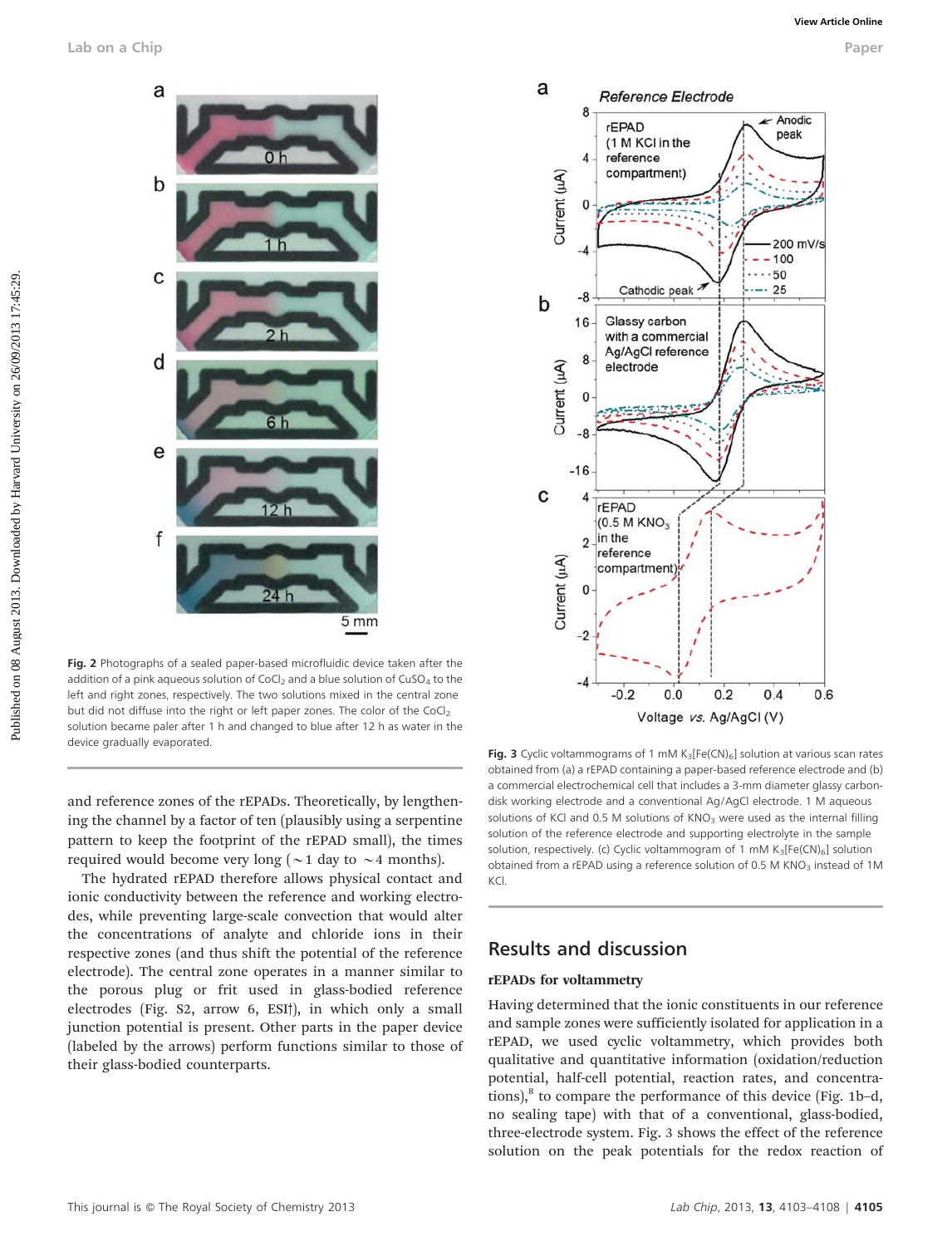

Fig. 4 (a) Photograph of a multiplexed rEPAD. Three pairs of carbon working and counter electrodes (located at the top, bottom left, and bottom right of the Figure) share the same Ag/AgCl electrode (bottom middle); this design allows electrochemical analysis of three (or by extension of the design, more) different samples simultaneously. (b), (c), and (d) Cyclic voltammograms obtained from a single rEPAD shown in (a) for analysis of three different analytes: 1 mM potassium hexachloroiridate(IV) (K<sub>2</sub>IrCl<sub>6</sub>) in 0.1 M aqueous KNO<sub>3</sub>, 0.5 mM ferrocene (Fe(C<sub>5</sub>H<sub>5</sub>)<sub>2</sub>) in acetonitrile solution with 0.1 M TBAPF<sub>6</sub>, and 1 mM hexaammineruthenium(III) chloride (Ru(NH<sub>3</sub>)<sub>6</sub>Cl<sub>3</sub>) in 0.1 M aqueous KNO<sub>3</sub>. 10 µL each of the sample and reference solutions were added to the respective zones of a device with no sealing tape. The measurements were performed at a scan rate of 50 mV  $s^{-1}$ .

potassium ferri/ferrocyanide  $[Fe(CN)_6^{3-}(aq)]$  $+$   $e^ Fe(CN)_{6}^{4-}(aq)$ ), as measured by cyclic voltammetry. By using rEPADs and a reference solution of 1 M KCl, we estimate anodic and cathodic peak potentials (Fig. 3a) for the ferri/ ferrocyanide couple of  $0.28 \pm 0.01$  and  $0.19 \pm 0.02$  V, respectively. These results are in good agreement with the peak potentials  $(0.28 \pm 0.02 \text{ and } 0.17 \pm 0.02 \text{ V})$  (Fig. 3b) obtained using the same sample solution and commercial electrodes (a 3-mm glassy carbon-disk working electrode, a platinum-mesh counter electrode, and a conventional Ag/AgCl reference electrode).

In contrast, the same rEPADs operating without chloride ions in the reference solution – an arrangement similar to that of a Ag/AgCl pseudo-reference electrode in direct contact with the sample solution – showed a large shift  $(\sim 0.15 \text{ V}, \text{Fig. 3c})$  in the peak potentials. The peak shift is due to the ill-defined potential of this quasi-reference electrode, and corresponds to a decrease of approximately three orders of magnitude in the concentration of chloride ions in the solution bathing the Ag/ AgCl electrode, based on calculations from the Nernst equation (0.059 V per decade). Under these experimental conditions, the paper-based electrochemical cell is no longer properly referenced, and the voltage information obtained from the voltammetric curves is not accurate. The rEPADs exhibit larger capacitive currents than the glassy carbon electrode, plausibly because these two systems use different carbon electrodes. The ESI provides additional details on the quantitative performance of the rEPADs.

#### rEPADs for multiplexed voltammetry

Having established that the rEPADs exhibit a voltammetric performance similar to that of commercial reference cells, we evolved the design of the paper-based devices into a multiplexed system that permits multiple samples to be analyzed simultaneously. Fig. 4a shows three separate electrochemical systems in a single device; the sample zones share the same reference electrode without cross contamination. This arrangement would be difficult to achieve with commercial electrochemical cells; an equivalent system would require three separate sample vials, each containing a working and counter electrode, connected via salt bridges to a fourth vial containing the reference electrode.

We tested the multiplexed rEPADs using three different redox couples,  $\text{IrCl}_6^2$ <sup>2-/3-</sup> (1 mM aqueous solution), ferrocene/ ferrocenium (0.5 mM acetonitrile solution), and  $Ru(NH_3)_6^{3+/2+}$ (1 mM aqueous solution). We chose these samples because they have very different peak potentials, and because they are widely used as standard redox couples for evaluating the performance of electrochemical devices, and as calibrants for unknown species. Fig. 4b–d show that the three samples exhibit the expected peak potentials  $({\sim}0.7,^{16}0.42,^{17}$  and  $-0.12$  <sup>8</sup> V respectively, *vs.* Ag/AgCl).

The peak currents in Fig. 4 are close to each other, a consequence of the similar diffusivities of the redox couples. We emphasize that other electrochemical devices based on a Ag/AgCl pseudo-reference electrode cannot be used to analyze samples prepared in a solvent, such as acetonitrile, that does not dissolve KCl. The ESI discusses the compatibility between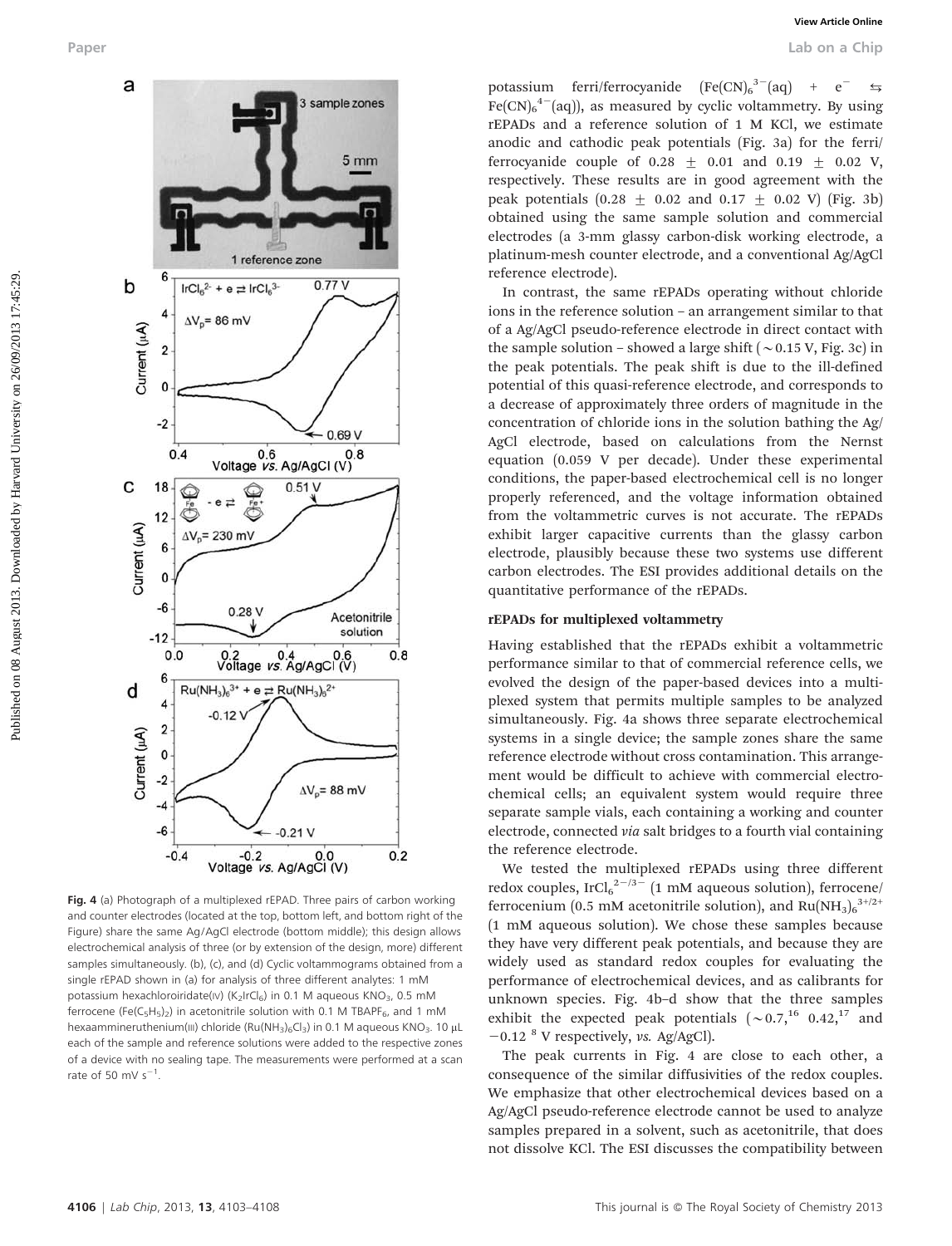acetonitrile and the wax barrier and the peak splitting in organic solutions.<sup>†</sup>

#### rEPAD for pipette-free sample introduction and extended lifetime

We modified the design of the rEPAD to enable application of the sample and reference solutions without the need for a pipette or injection device; this type of design makes the device suitable for use in the field. Fig. 5a shows a device that includes inlets at the corners to allow spontaneous wicking of



Fig. 5 (a) Photograph of a sealed rEPAD with the capability of performing both sample application and on-site sample analysis. Microfluidic channels are defined at the corners of the paper device. The dashed lines indicate the boundaries of the tape sealing the top of the device. (b) Schematic illustration of an electrochemical cell containing a sealed rEPAD. The rEPAD is attached to a glass slide by double-sided tape, with the electrode side facing the slide, in order to minimize gravity-driven fluid flow, which might cause the contamination of sample or reference zones. Drops of the sample and reference solutions were added to the top of the corresponding inlets to allow controlled and continuous wicking into the device. (c) Time-dependent voltammetric curves obtained from a sealed rEPAD shown in (a) with 1 mM  $K_3[Fe(CN)_6]$  as the sample and 1M KCl as the reference solution.

solutions into the relevant zones. We investigated the working lifetime of the rEPADs by performing repeated cyclic voltammetry measurements at a scan rate of  $25 \text{ mV s}^{-1}$ . The device, which we sealed with tape in order to minimize the rate of solvent evaporation, was functional for approximately 1.5 h (at  $T \sim 23$  °C, RH  $\sim 15\%$ ) after the application of sample (it takes about 15 min for the solutions to wick into the device and mix). Fig. 5c shows that the peak potentials remain constant over the interval; this stability indicates a consistent concentration of chloride ions at the reference electrode. The reason for the decrease of the peak current with increasing time  $(>=$ 30 min) is not clear at this stage, but may be due to the diffusion of the sample away from the working electrode, or adsorption of analyte onto the electrode surface.

### Conclusions

Paper-supported fluids are attractive for electrochemical analyses, and reference electrodes are essential for the development of paper-based electrochemistry. By controlling mass transfer within paper channels (convective during filling; diffusive in use), we have thus designed an electrochemical paper-based analytical device capable of providing accurate voltammetric measurements that are referenced by an electrode with a constant, well-known potential.

The rEPADs have advantages over other miniaturized electrochemical devices: (i) the reference electrode is separate and thus provides a well-defined potential, (ii) the layout can be easily modified, depending on the intended analytical purpose, (iii) the fabrication process does not require complicated thin-film microfabrication processes, and (iv) the device is compatible with samples prepared in some nonaqueous solvents (e.g.,  $CH<sub>3</sub>CN$ ). These rEPADs have a simpler structure and a more fully integrated electrochemical reference potential than other paper-based reference electrodes.<sup>12</sup>

These devices are particularly suitable for single-use applications that require a separate reference electrode or an accurate potential, or in cases where chloride ions may interfere with the electrochemical experiment. Combining rEPADs with other, previously demonstrated functions of paper-based devices, including valving, sample pre-concentration, and storage or immobilization of reagents for (bio)chemical assays,<sup>18</sup> should enable more advanced forms of electrochemical analysis in rEPAD-based systems. The concept may also be extended to the construction of electrochemical devices based on other low-cost materials such as nitrocellulose, cloth, Nylon, cotton string, or silk.

#### Acknowledgements

This work was supported by the Bill and Melinda Gates Foundation (51308). E.J.M. thanks the Natural Sciences and Engineering Research Council of Canada for individual support (NSERC PDF). C.P. acknowledges Generalitat de Catalunya for the fellowship 2011 BE1 00520.